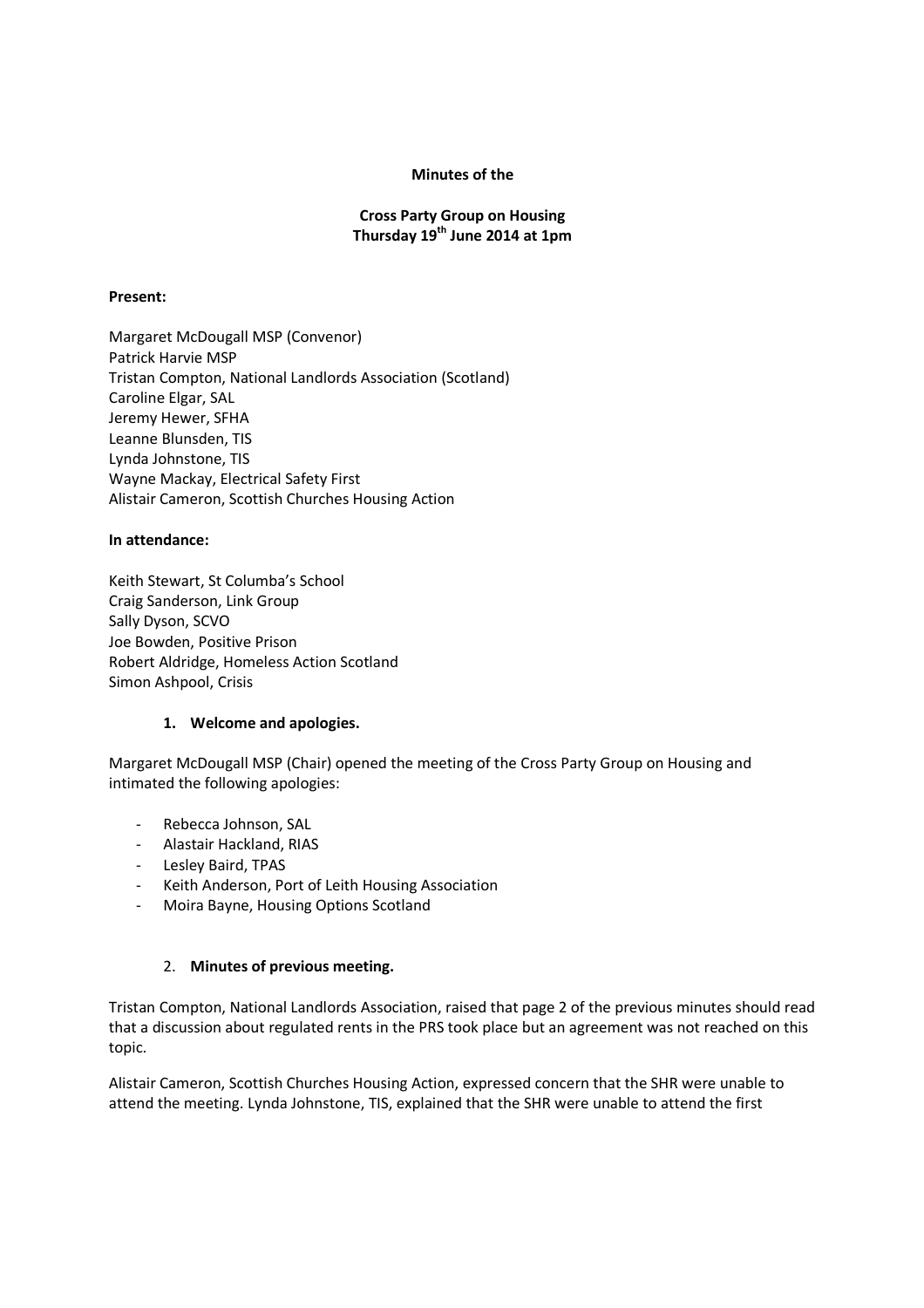meeting as the thematic inquiry into housing options and homelessness prevention report was not complete and were unable to attend the current meeting as they did not have the personnel available.

### 3. Main Item: Digital Inclusion

### The challenge of getting more people online – Sally Dyson, Programme Manager, SCVO

Sally highlighted some key statistics regarding the numbers and types of people who are not digitally active. Alongside this she noted some of the key ways to help people get online. Sally highlighted the digital participation charter and the work that SCVO were doing to bring materials, learning opportunities and case studies together. The key message is that SCVO have 1.3m people in Scotland not online; Skills, Motivation and Access are the key barriers and it is all of our job to turn this situation around.

For more information go to http://www.scvo.org.uk/news-campaigns-policy/campaigns/digitalparticipation/ where the team and others blog regularly. Sally encouraged everyone to sign up to their Digital Participation Team fortnightly e:bulletin

## - Digital Links! (or Keep Taking the Tablets!) – Craig Sanderson, Chief Executive, Link Housing Association

Craig informed the meeting on what Link Group have been doing regarding Digital Inclusion:

- Link has been practicing digital inclusion for many years. It has been particularly active since 2002 when several 'silver surfer' tenants came into its Edinburgh office to celebrate its 40th birthday by going online for the first time.
- Link have subsequently supplied equipment and training for older tenants in four of their sheltered housing complexes which has led to a number of residents becoming permanently online. Further support for this process has been received from The Big Lottery among others. Link also facilitated digital inclusion among younger people and in some of their more disadvantaged communities.
- Link have distributed all their used IT equipment to tenants and local community groups.
- In 2013, Link published a Digital Inclusion Strategy to complement their Financial Inclusion Strategy
- With support from The Scottish Housing Regulator, Link have established a Tenant Scrutiny Panel to oversee their service provision and to help them improve it. Given that Link's tenants live over a wide area it is essential that panel members are online. This has been facilitated by preparing them for video conferencing and supplying them with 'dongles' as necessary.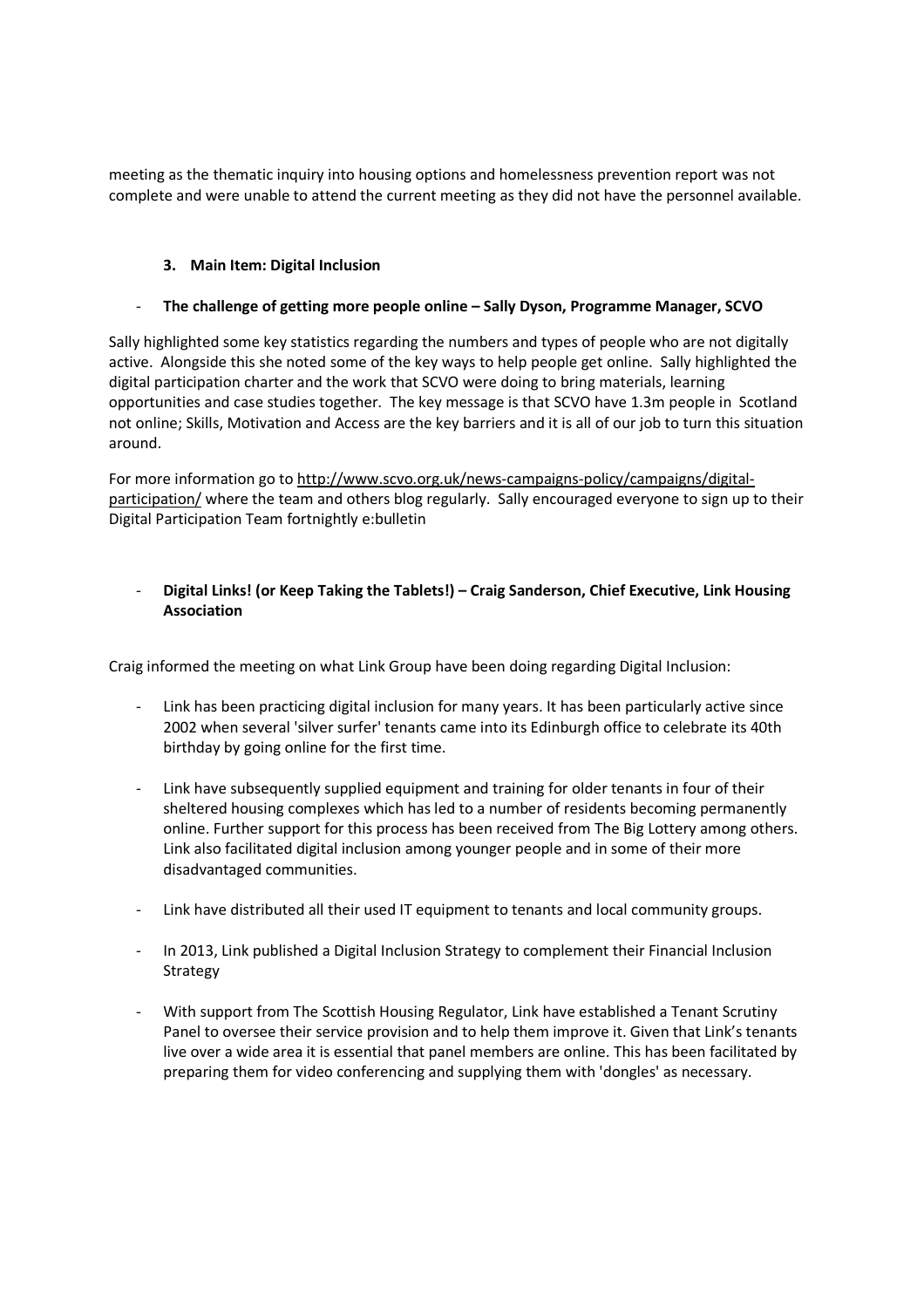This year, Link have:

- Helped the Kirkshaws Neighbourhood Centre in Coatbridge to set up an IT suite to support employability in the area.
- A new office and social enterprise 'hub' in Dalmuir containing an IT suite for use by tenants and local community groups
- Employed a Digital Inclusion Officer
- Purchased 20 new laptops for Smart Living to lend to its volunteers
- Smart Living established its 'Ask Joe' website to help unemployed young people to get jobs ('Joe' stands for jobs, opportunities and employability)
- Launched a new mobile web app
- Established an 'E-Panel' which has so far attracted hundreds of tenants to participate in consultation exercises
- Horizon HA (a Link subsidiary which specialises in housing disabled people) has hooked up to the Glasgow Centre for Inclusive Living's 'Hones2Fit web-based application system)

Link have found that:

- They have to do more.
- Cost of equipment and connections is a problem for many of their tenants. The price of smartphones is falling but so too is the quality of product-related. Nevertheless, the BBC with its 'First Click' and Digital Unite are two websites which help in this regard.
- Despite some 50% saying they use the internet, many don't have PCs at home, relying on mobile/smart phones and public access points, none of which is suitable for completing complex forms etc. Libraries are shutting or are not suitable for those people with mobility problems.
- Tenants require more 1-1 support (and for longer) than expected, face-to-face advice is preferred, facilities vary across different geographical areas and the 'demographic ' is variable and it helps to get them 'interested' if there's a 'hook' e.g. it'll help them manage their finances or keep in touch with family and friends.
- PCs have been 'overtaken' by laptops which are being overtaken by smart phones which are being overtaken by tablets. The future for Link may be to supply tablets (free?) to all their tenants, as the GHA are doing.

### The following discussion took place focusing on digital inclusion:

- It was highlighted that there are continual challenges with infrastructure and access to broadband. For example, Digital Links in Grangemouth had to pay to install telephone lines.
- Regarding how much Link Group expects their tenants to operate online, Craig informed the meeting that the organisation makes an effort to communicate with their tenants in any way possible and it has been proven that face to face communication is the most effective. Link do not force tenants to have a computer but are encouraging them to get online as Universal Credit is on the horizon.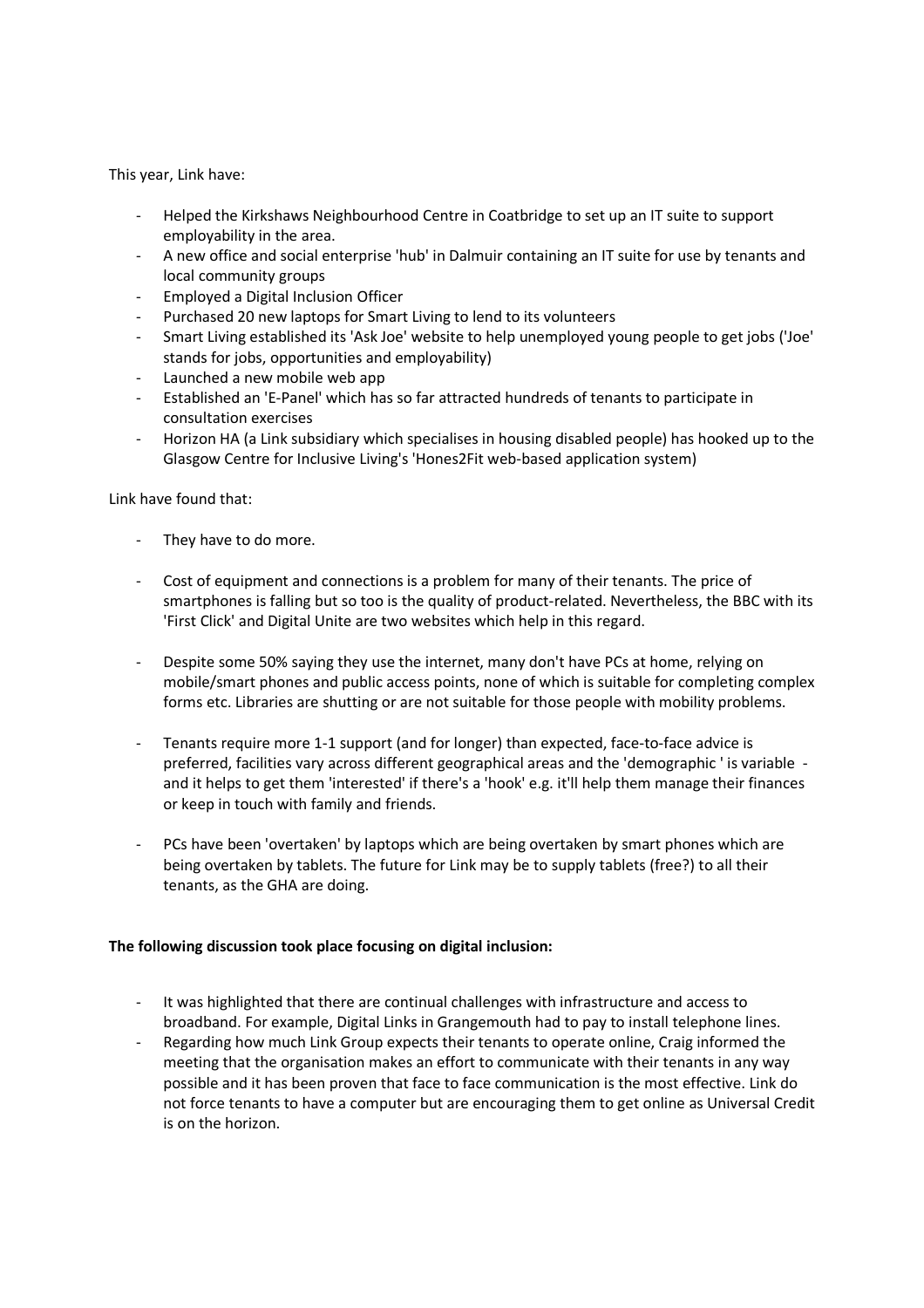- There is a lot of concern with welfare reform and the pressure to get online, however whilst there is an obvious challenge, there is also an opportunity for a comprehensive review of housing management systems, IT and the capacity for communication between landlords and tenants. For example, Dunedin Canmore Housing Association ran a successful project with communicating via text.
- The cost of communicating with people online is significantly cheaper than face to face or telephone communication. Carrying out a proportion of transactions online would free up more resources to carry out other activities face to face.
- An interesting case study was discussed where the Weatley Group offered their tenants free internet access, yet 20% of the tenant still did not connect to the internet.

Patrick Harvie MSP (Vice Convenor) joined the meeting at this stage.

- SCVO cover online security as part of their online skills training. They are currently considering digital rights. Craig Sanderson, thanked Patrick Harvie MSP for the question regarding digital rights and security online as it is something that he wants to inquire about with Link Group.
- In relation to the Tenant Participation and Tenant Scrutiny agenda, there has been a huge increase in tenants getting involved in traditional Tenant Participation activities because of the help of digital devices. For example, smart phones have given tenants far more communication with social media. TIS have found this very positive for the tenants that they are working with.
- Craig Sanderson, Link Group agreed that technology is useful for getting tenants together online to discuss topics such as rent increase, which is allowing the Housing Association to provide a better service. They have developed an app whereby their tenants can access the annual report on their smart phones.

Margaret McDougall MSP thanked Sally Dyson and Craig Sanderson for their presentations at the meeting and thanked the attendees for their participation in the discussion.

### 4. Cross Party Group Business.

The next meeting of the Cross Party Group on Housing will incorporate the AGM, and will take place in November 2014. It was agreed that the group would continue to meet at lunch times, 4 times a year.

Future meeting topics include:

- Scottish Housing Regulator (SHR) to update on the thematic inquiry into housing options and homelessness prevention. It was agreed that Margaret McDougall MSP would write to the SHR to fully express the group's interest in their presence at a future meeting.
- Joint meeting with SPREEE on energy efficiency programmes for the private rented sector.
- New build accessible properties, to be led by Capability Scotland.
- Housing for prisoners when they are released, to be led by Joe Bowden, Positive Prison.
- How housing is being incorporated in the Adult Health and Social Care Integration agenda.
- Housing Bill Developments.
- The outcome of the Referendum.
	- 5. AOB.